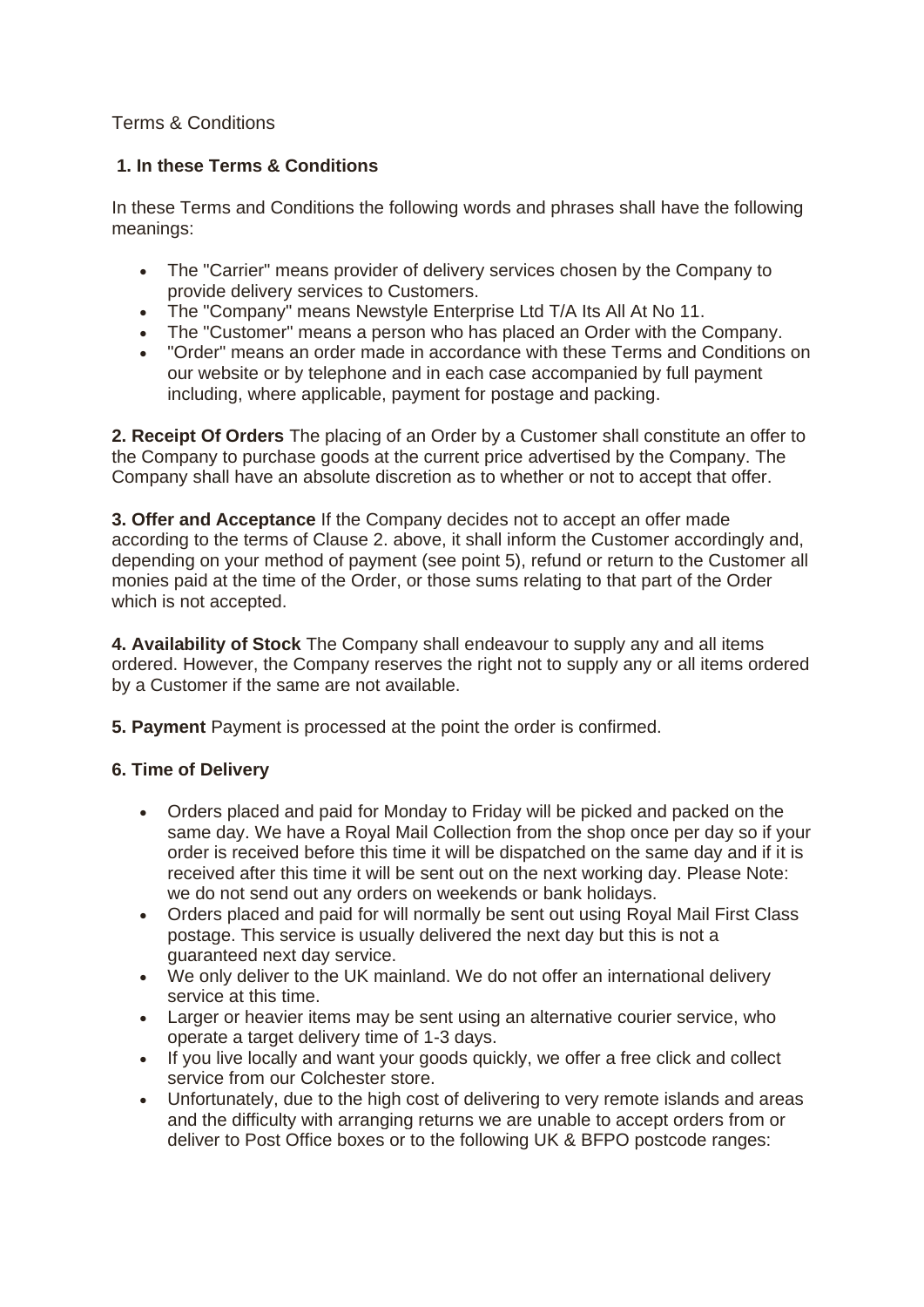Scottish Highlands KW1 - 4; KW6 - 10; KW14, Shetland Isles ZE1 - ZE3, Guernsey GY1 - GY9, Jersey JE1 - JE4, Isles of Scilly TR21 - TR25, Isle of Man IM1 - IM9, British Forces PO BFPO1 - BFPO999.

**7. Title and Risk** Title to and risk in the items ordered by the Customer shall pass to the Customer on delivery to the Customer(s) premises once full payment has been received by the Company.

### **8. Guarantees and limitation of liability**

8.1. If a Customer is not satisfied with any item supplied to them by the Company, he or she may return that item to the Company for a replacement or refund.

8.2. The Company's liability for any and all purposes including loss consequential to a breach of these Terms and Conditions or if any item supplied is in any way unsatisfactory shall be limited to a maximum of the value paid by the Customer to the Company.

**9. Repayments due to Customers** Goods returned to us by post and returns to our shops that were purchased online will be refunded with the same form of payment, as originally used to buy the item.

Goods returned via carrier for refund, will be refunded within 3 to 5 days of the goods arriving back with us. Please note that banks take longer to process refunds than purchases, so there may be a delay of several days before your refund appears on your card statement

**10. Cancellation and Variation of Orders** Under Consumer Regulations you have the right to cancel your order as long as you do so no later than 14 days after the day on which you receive the goods or service. Please be aware that your right to cancel does not apply to certain goods, for example, items made or customised to your order, fresh flowers, perishable food items, audio or DVD recordings, toiletries and cosmetics where the seal has been broken, or pierced jewellery items. You must inform us of your wish to cancel in writing either by letter, email or by using the cancellation form on the website or call 01206 560583 within a period of 14 days beginning on the day after the day you receive your goods. You must take reasonable care of the goods and not use them. You should return goods to us in their original packaging, wherever possible, within 14 days of informing us of your wish to cancel. If you return goods to us, we will not be responsible for any loss or damage to them during transit and we recommend that you use a recorded or secure delivery method. If goods are lost or damaged in transit, we may charge you, or not refund to you, amounts that are attributable to the loss or damage. See RETURNS section for details of how to return goods to us.

#### **11. Terms and Conditions**

11.1. These Terms and Conditions shall override all other contractual terms other than those implied under sections 12 and 14 of the Consumer Rights Act 2015 and the Consumer Contracts Regulations 2013.

11.2 Force Majeure. The Company shall not be liable for failure to comply with these Terms and Conditions owing to any act or event beyond its control including but not